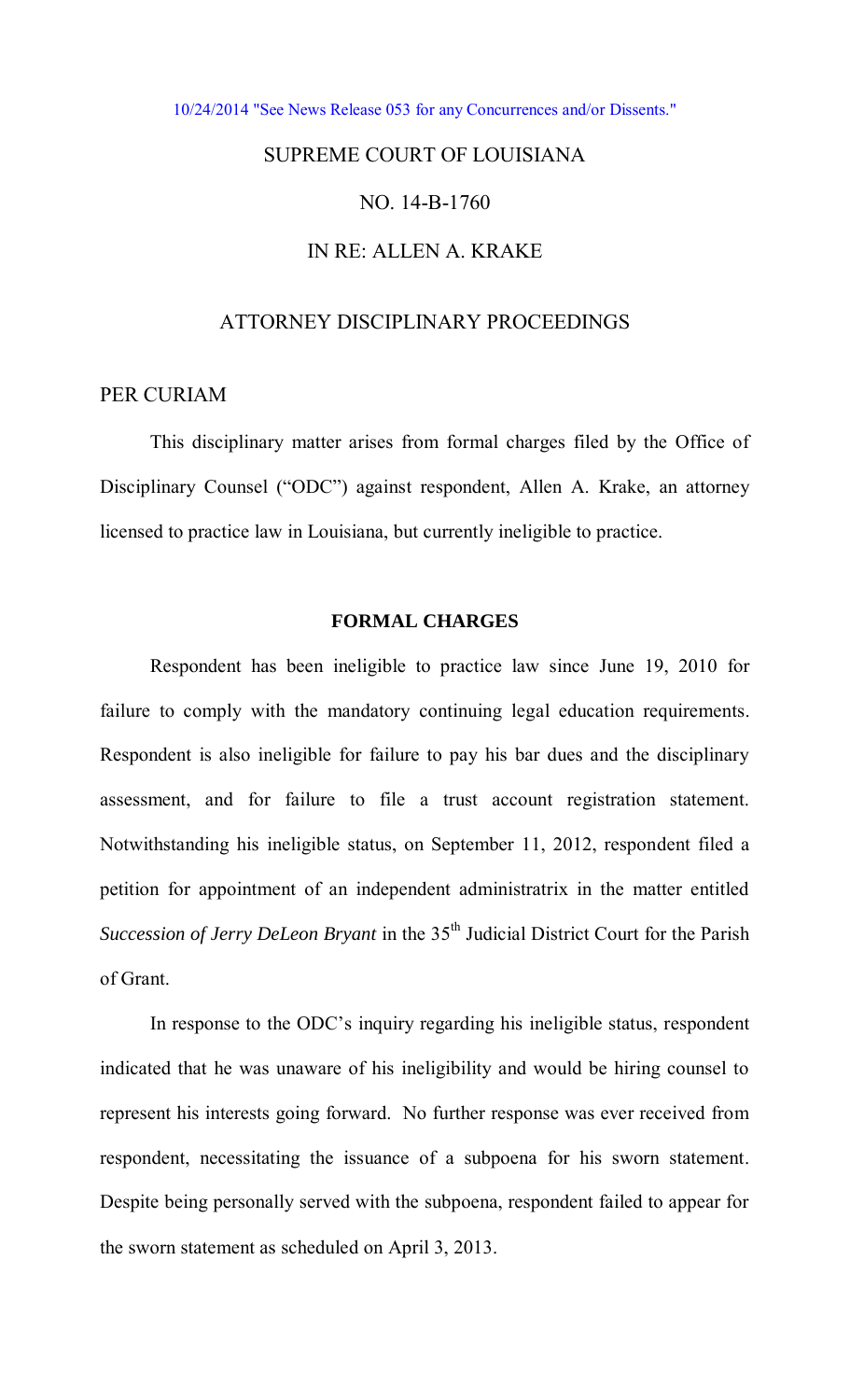## **DISCIPLINARY PROCEEDINGS**

In July 2013, the ODC filed formal charges against respondent, alleging that his conduct as set forth above violated the following provisions of the Rules of Professional Conduct: Rules 1.1(b) (a lawyer is required to comply with the minimum requirements for continuing legal education), 1.1(c) (a lawyer is required to pay bar dues and the disciplinary assessment), 5.5(a) (practicing law in violation of the regulation of the legal profession in that jurisdiction), and 8.1(c) (failure to cooperate with the ODC in its investigation).

Respondent failed to answer the formal charges. Accordingly, the factual allegations contained therein were deemed admitted and proven by clear and convincing evidence pursuant to Supreme Court Rule XIX, § 11(E)(3). No formal hearing was held, but the parties were given an opportunity to file with the hearing committee written arguments and documentary evidence on the issue of sanctions. Respondent filed nothing for the hearing committee's consideration.

#### *Hearing Committee Report*

After considering the ODC's deemed admitted submission, the hearing committee made factual findings consistent with the factual allegations set forth above. Based on these findings, the committee determined respondent violated the Rules of Professional Conduct as alleged in the formal charges.

The committee determined respondent violated a duty owed to his clients and the legal profession. Respondent knowingly violated Rules 1.1(b), 1.1(c), and 8.1(c) by failing to comply with his professional obligations and by failing to cooperate with the ODC in its investigation. Respondent's violation of Rule 5.5, which was an isolated instance, was negligent, at most. Respondent caused potential harm to his clients by practicing law while he was ineligible to do so and caused actual harm to the court's regulatory system by failing to cooperate with the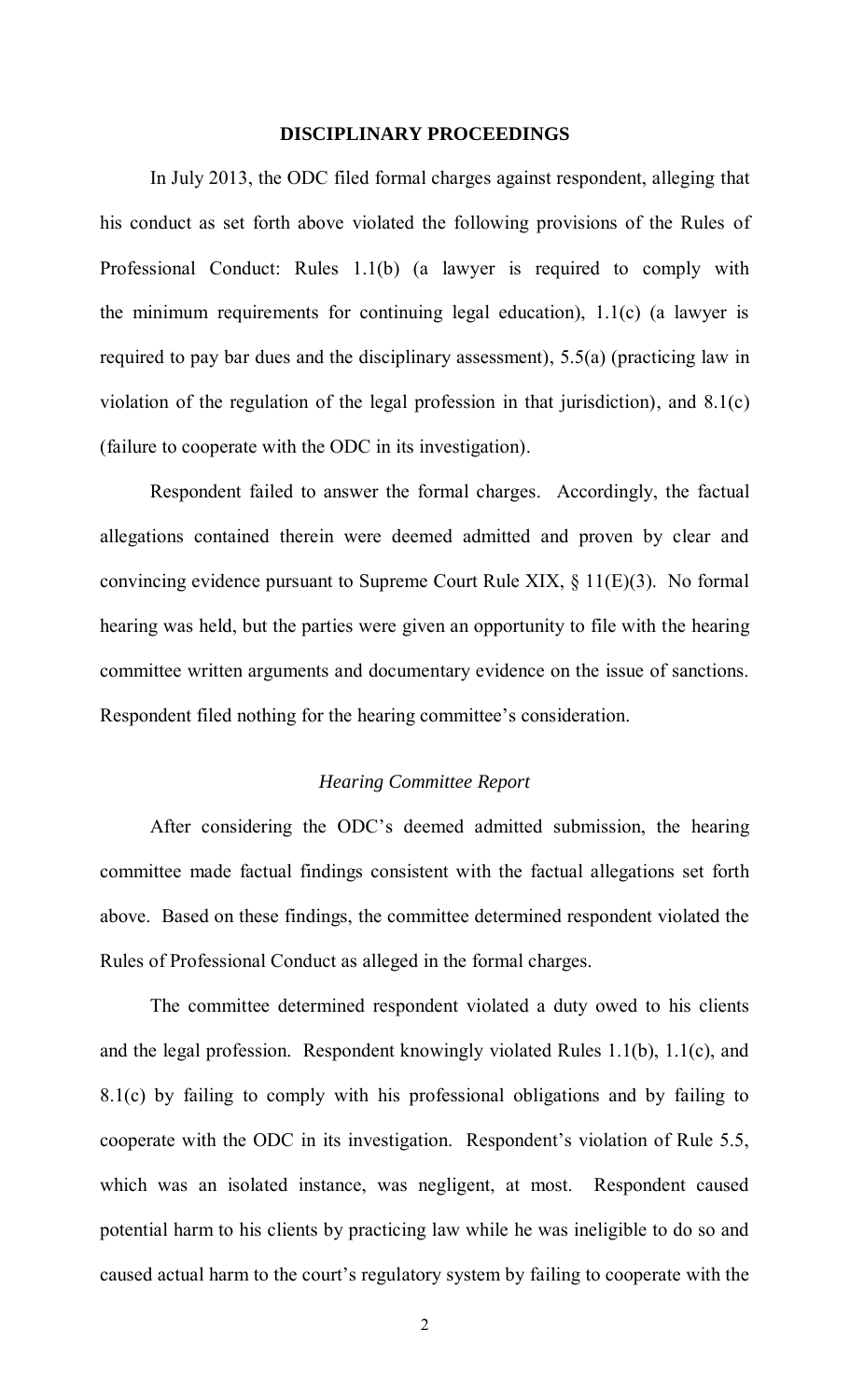ODC. After considering the ABA's *Standards for Imposing Lawyer Sanctions*, the committee determined the baseline sanction is suspension.

In aggravation, the committee found bad faith obstruction of the disciplinary proceeding by intentionally failing to comply with the rules or orders of the disciplinary agency and substantial experience in the practice of law (admitted 1988). In mitigation, the committee found the absence of a prior disciplinary record.

Considering the facts of this case, as well as the jurisprudence of the court, the committee recommended respondent be suspended from the practice of law for one year, with all but six months deferred, coupled with a one-year period of probation with special conditions, including the requirement that respondent maintain his eligibility, cooperate fully in all inquiries made by the ODC, and refrain from any further violations of the Rules of Professional Conduct.

Neither respondent nor the ODC filed an objection to the hearing committee's recommendation.

#### *Disciplinary Board Recommendation*

 After reviewing the record, the disciplinary board determined the hearing committee's factual findings are supported by the factual allegations in the formal charges and/or by the evidence submitted in support of the allegations. The board also determined respondent violated the Rules of Professional Conduct as alleged in the formal charges.

The board determined respondent knowingly violated duties owed to the legal profession, and rejected the committee's finding that respondent's violation of Rule 5.5(a) was negligent. Respondent caused potential harm to his clients by practicing law while he was ineligible and caused actual harm to the legal profession by failing to cooperate with the ODC's investigation, which caused the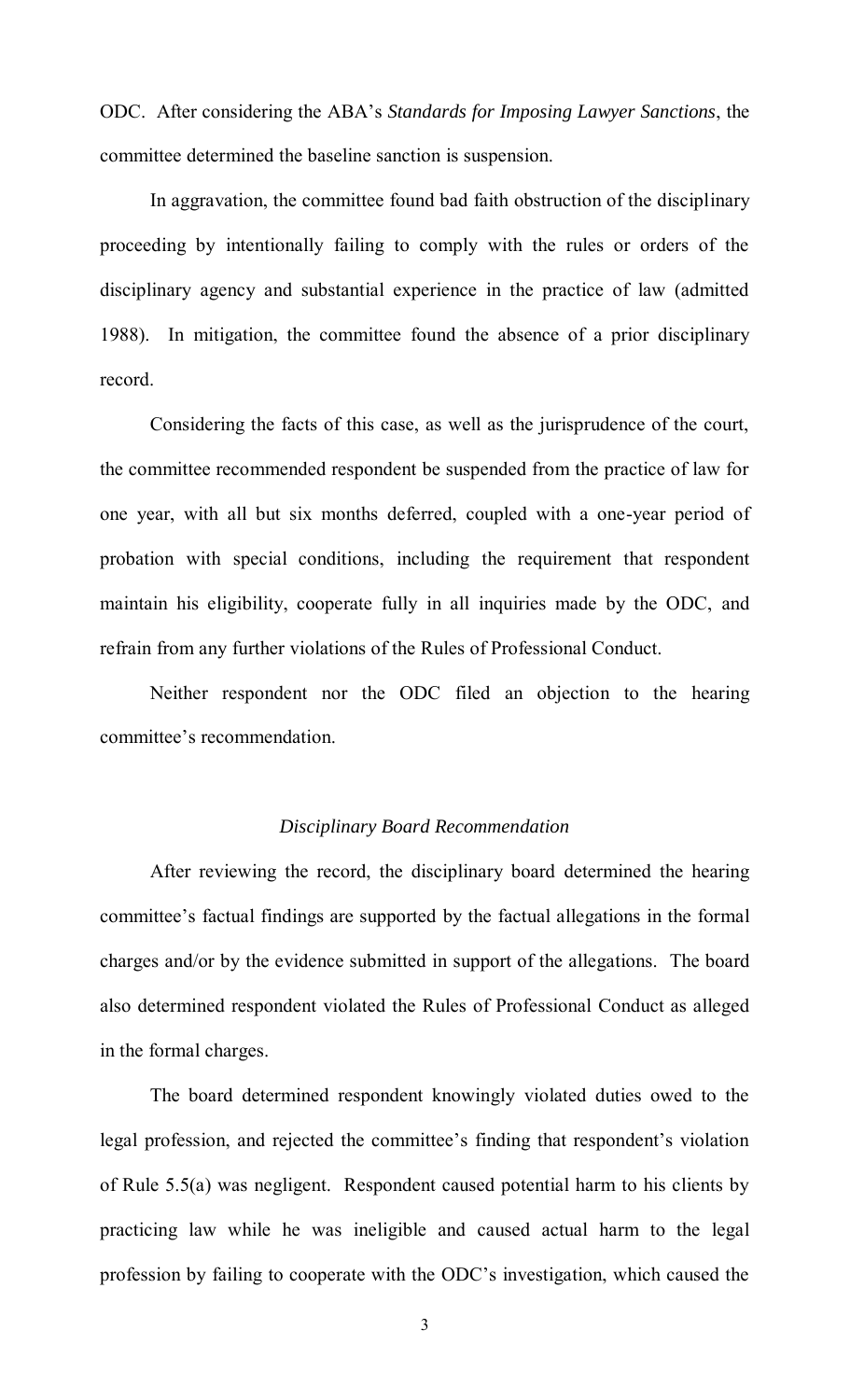ODC to expend additional resources. After considering the ABA's *Standards for Imposing Lawyer Sanctions*, the board determined the baseline sanction is suspension.

The board adopted the aggravating factors found by the committee, but declined to adopt the mitigating factor of absence of a prior disciplinary record due to respondent's prior judicial discipline in *In re: Krake*, 06-1658 (La. 10/27/06), 942 So. 2d  $18<sup>1</sup>$  The board did not consider respondent's prior judicial misconduct to be an aggravating factor in this matter, but also felt respondent should not benefit from the mitigating factor of having a clean discipline record.

The board acknowledged that the jurisprudence of the court in similar matters indicates at least a portion of any suspension could be deferred. However, in consideration of the totality of the circumstances in this matter, including respondent's failure to participate in these proceedings in any meaningful manner, the board recommended respondent be suspended from the practice of law for one year and one day, which will require him to appear and demonstrate his fitness to return to the practice of law by clear and convincing evidence. One board member dissented and would recommend that a portion of the suspension be deferred.

 Neither respondent nor the ODC filed an objection to the disciplinary board's recommendation.

#### **DISCUSSION**

Bar disciplinary matters fall within the original jurisdiction of this court. La. Const. art. V,  $\S$  5(B). Consequently, we act as triers of fact and conduct an

 $\overline{a}$ 

<sup>&</sup>lt;sup>1</sup> Respondent, a former judge, was the subject of a disciplinary proceeding involving his public and persistent abuse of alcohol, especially his being severely hung over or appearing to be hung over while on the bench or in chambers. On October 27, 2006, we suspended respondent from judicial office for the remainder of his term, which was set to expire on December 31, 2008, with all but six months of that suspension deferred, and placed respondent on probation for the remainder of his term as a judge. On February 26, 2008, we revoked respondent's probation for failure to comply with the terms of our previous order.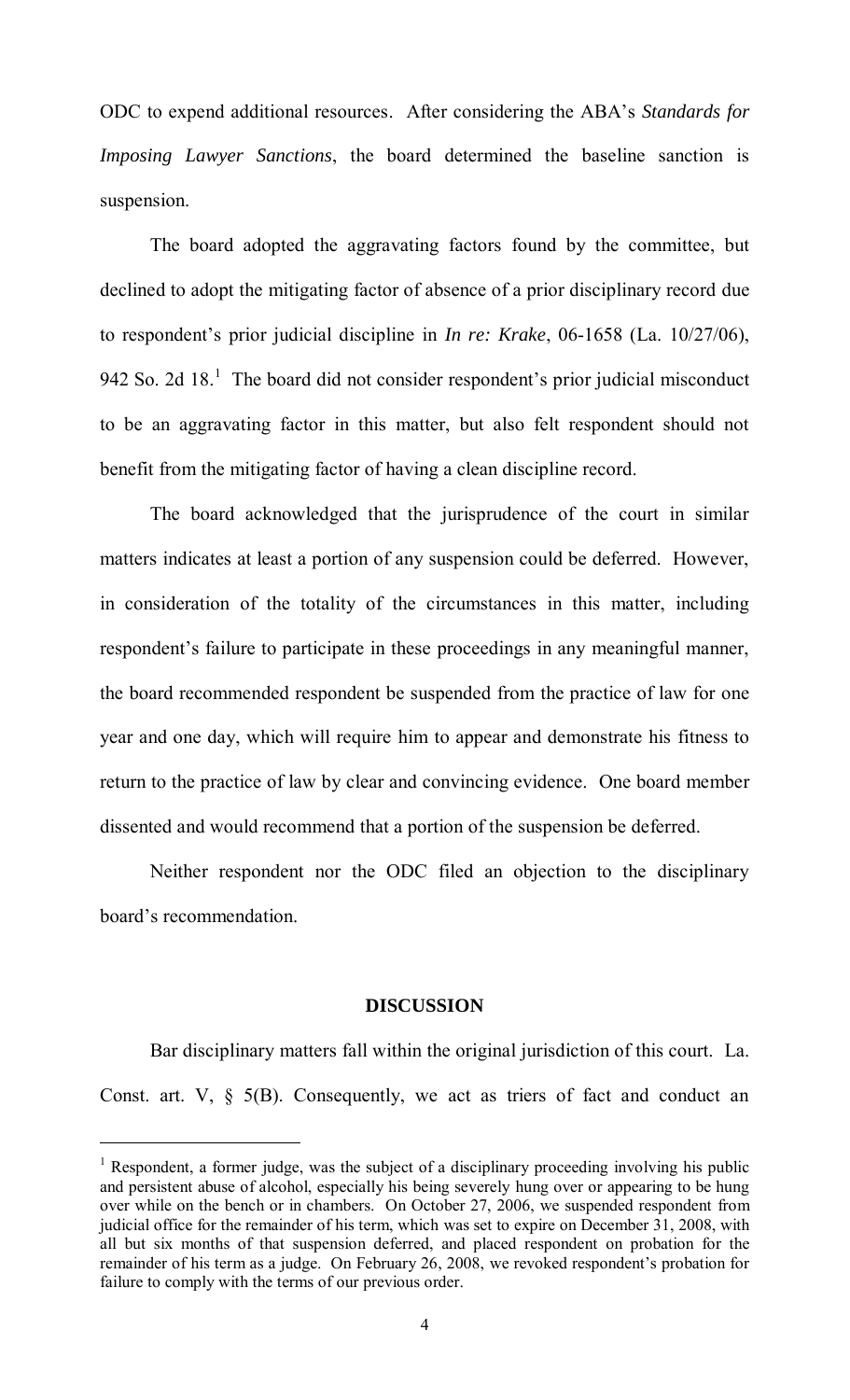independent review of the record to determine whether the alleged misconduct has been proven by clear and convincing evidence. *In re: Banks*, 09-1212 (La. 10/2/09), 18 So. 3d 57.

In cases in which the lawyer does not answer the formal charges, the factual allegations of those charges are deemed admitted. Supreme Court Rule XIX, § 11(E)(3). Thus, the ODC bears no additional burden to prove the factual allegations contained in the formal charges after those charges have been deemed admitted. However, the language of  $\S$  11(E)(3) does not encompass legal conclusions that flow from the factual allegations. If the legal conclusion the ODC seeks to prove (i.e., a violation of a specific rule) is not readily apparent from the deemed admitted facts, additional evidence may need to be submitted in order to prove the legal conclusions that flow from the admitted factual allegations. *In re: Donnan*, 01-3058 (La. 1/10/03), 838 So. 2d 715.

 The record in this deemed admitted matter supports a finding that respondent practiced law while ineligible and failed to cooperate with the ODC in its investigation. Based on these facts, respondent has violated the Rules of Professional Conduct as charged by the ODC.

Having found evidence of professional misconduct, we now turn to a determination of the appropriate sanction for respondent's actions. In determining a sanction, we are mindful that disciplinary proceedings are designed to maintain high standards of conduct, protect the public, preserve the integrity of the profession, and deter future misconduct. *Louisiana State Bar Ass'n v. Reis*, 513 So. 2d 1173 (La. 1987).

Respondent knowingly violated duties owed to his client and the legal profession. His misconduct caused potential harm to his clients and actual harm to the legal profession. The baseline sanction for this type of misconduct is

5